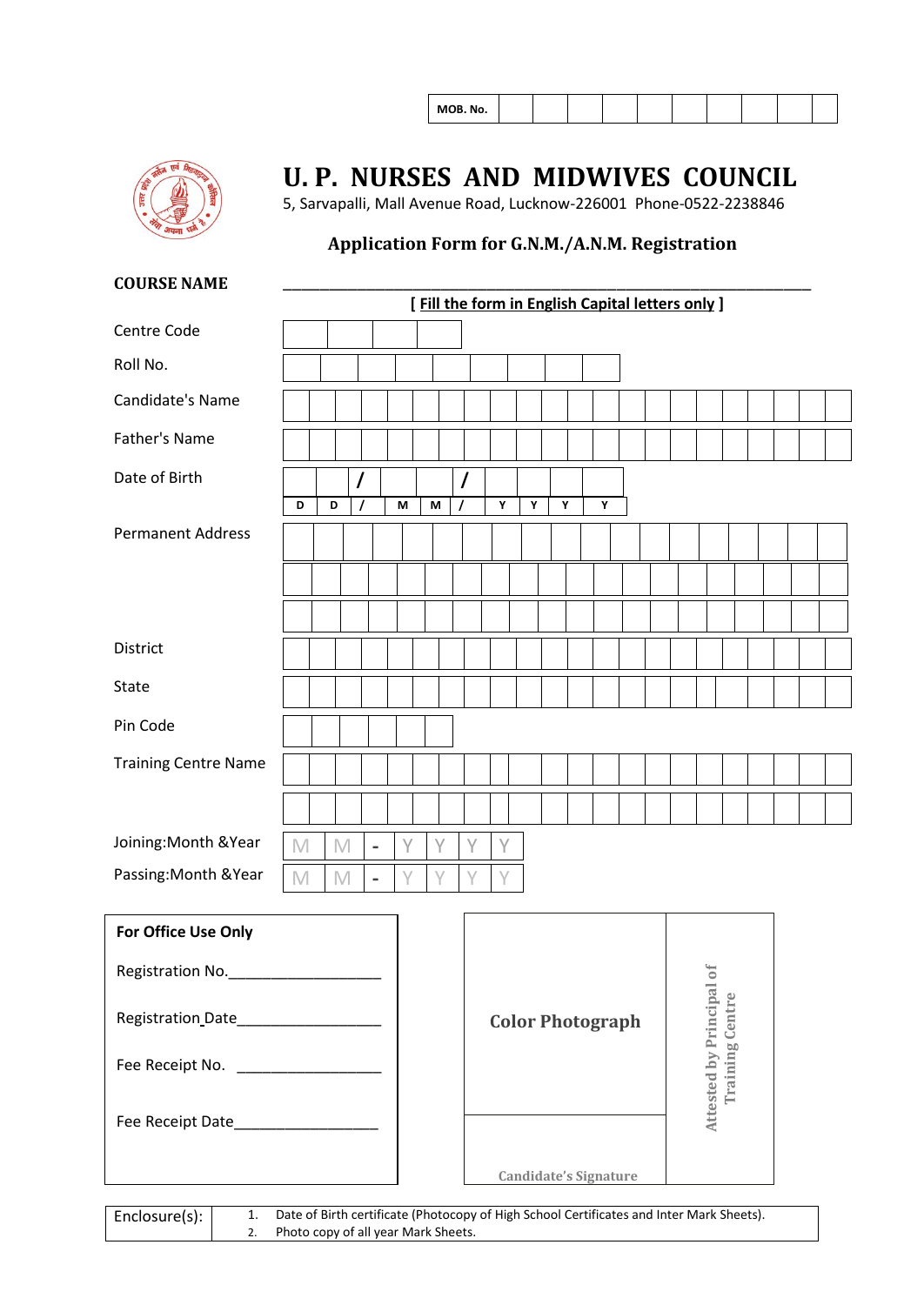## उत्तर प्रदेश स्टेट मेडिकल फैकल्टी

NOC & COURSE COMPLETION CERTIFICATE FOR A.N.M.

फैकल्टी में ए0एन0एम0 रजिस्ट्रेशन कराने के लिए प्रमाण-पत्र

पशिक्षण केन्द्र का कोड़ – उत्तीर्ण कर लिया है। इन्होनें स्टेट मेडिकल फैकल्टी के द्वारा आयोजित परीक्षा निम्नलिखित प्रकार से उत्तीर्ण की है। रोल न0 प्रथम वर्ष परीक्षा माह व वर्ष फाइनल वर्ष परीक्षा माह व वर्ष पधानाचार्य (हरताक्षर एवं सील) दिनॉक $-$ स्थान $-$ 

नोट-स्कूल संचालकों से अपेक्षित है कि उपरोक्त प्रमाण-पत्र छात्र / छात्रा को दे दें, जिसे लेकर ही वह पंजीकरण हेतू फैकल्टी आयें बिना प्रमाण-पत्र के रजिस्ट्रेशन नहीं किया जायेगा। रजिस्ट्रेशन सार्टिफिकेट के साथ अभ्यर्थी को डिप्लोमा एवं अंक पत्र भी दे दिया जायेगा।